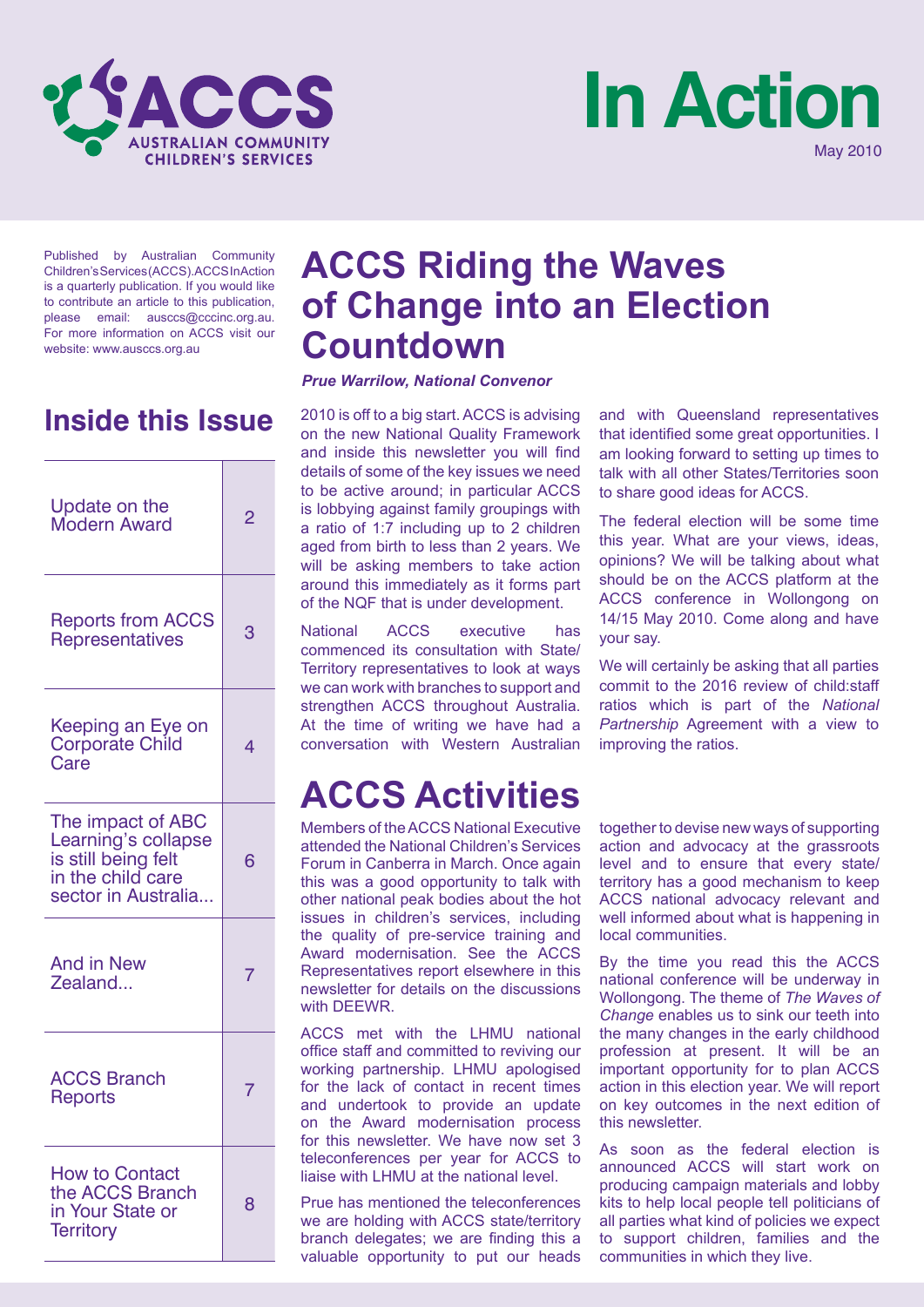# **Update on the Modern Award**

# **New minimum rights at work for early childhood education and care**

### *From LHMU- the childcare union*

The Rudd Labor government promised Australian workers fair rights at work through the Fair Work Act. Nationally consistent minimum wages and conditions for each industry or occupational group have been finalised. There are now new modern awards for all parts of the Australian economy. For workers and employers in early childhood education and care there are now fewer awards and consistent standards across the country.

Fair Work Australia has collapsed around 15 state specific awards into 2 separate national modern awards - one for care and support staff and one for teachers. Within 5 years all staff employed in children's services will have a right to the minimum wages and conditions in the modern award.

The federal government said it wanted modern awards to leave no worker or employer worse off but with so many staff on different minimum wages and conditions this was difficult to achieve. To get the best result possible, LHMU childcare members spent much of last year working with various employer representatives to try and get agreement about what the modern award should look like. This was proven in other industries to get better results for employees.

#### *New pay rates and new conditions*

Because of the work of LHMU childcare members, childcare professionals did better from award modernisation than workers in many other industries. Childcare professionals won the following:

- All staff with programming responsibilities will get 2 hours of paid programming non- contact time.
- All compulsory meetings will be paid
- A single scale of junior rates to apply only until staff are 19 years old

For most childcare professionals in most states these are better rights than before.

Staff employed below level 3 in Western Australia and Tasmania and all staff in NSW will be paid their current rate plus annual wage review rises for at least the next 5 years.

Other award dependent employees (in children's services and other industries) who are currently paid more than the modern award rate (who don't have an agreement with their Union or their employer) will be paid this rate plus any annual wage review rise minus 20% until their pay equals the modern award rate.

In other industries all workers who were paid higher than the modern award will experience a 20% drop in their minimum rate of pay as there was no agreement between their Union and employer groups.

#### *What can be done?*

The Modern Award only affects employees who are on the award - that is those on minimum wages and conditions.

Employers and LHMU members can still agree to pay higher and give better conditions than this.

These rights at work do not reflect the incredibly valuable role that childcare professionals play in a child's early years of development and allowing parents to work and study. The LHMU Big Steps in Childcare campaign is about childcare professionals getting together to win an appropriately funded, professionally recognised, quality childcare sector. If you are interested in winning respect and recognition for childcare professionals please contact the LHMU - the childcare union in your state or territory *[insert link to LHMU website].*

# **Reports from ACCS Representatives**

# **ACCS Stands Up for Children at Risk of Abuse and Neglect**

#### *Barbara Romeril*

ACCS is proud to be a member of the Coalition of Organisations Committed to the Safety and Wellbeing of Australia's Children. This highly successful coalition was formed a few years ago by Families Australia and has grown to 92 members. It can claim responsibility for the first ever National Framework for child protection in Australia as well as the initiative Communities For Children Plus.

ACCS members will also be aware that we have successfully lobbied through the National Framework for loosening of the purse strings on Special Child Care Benefit to remove the fee barrier for more children at risk of abuse and neglect to participate in universal early childhood education and care services – the new SCCB handbook is a much improved vehicle for this.

I represented ACCS at the Coalition meeting of 3 May at which the Minister for Families, Jenny Macklin spoke. It was interesting to hear her talk about the early childhood reform agenda that Minister Ellis is leading; she asserts that there is an agreement within the Rudd Government any change in child care will focus on children at risk. From my experience this isn't self evident, but it certainly gives ACCS members an opening to advocate for a stronger explicit focus on ensuring that vulnerable children and families benefit from the current improvements to the early childhood service system.

The Minister emphasised that the National Child Protection Framework is still very new, only about one year old, and the key issue remains the need for a skilled workforce; she announced \$2m for a new Australian Centre for Child Protection which will build bridges between services and build capacity within services, including providing accredited training in 12 communities with high levels of disadvantage. She mentioned the 35 indigenous child and family services that the government is establishing, the first of which will be operational by the end of 2010, as well as the Communities for Children Plus initiative which sits along side the early childhood reform agenda.

It was also interesting to hear FaHCSIA staff informing the Coalition that their focus on children has increased despite the transfer of child care policy to DEEWR.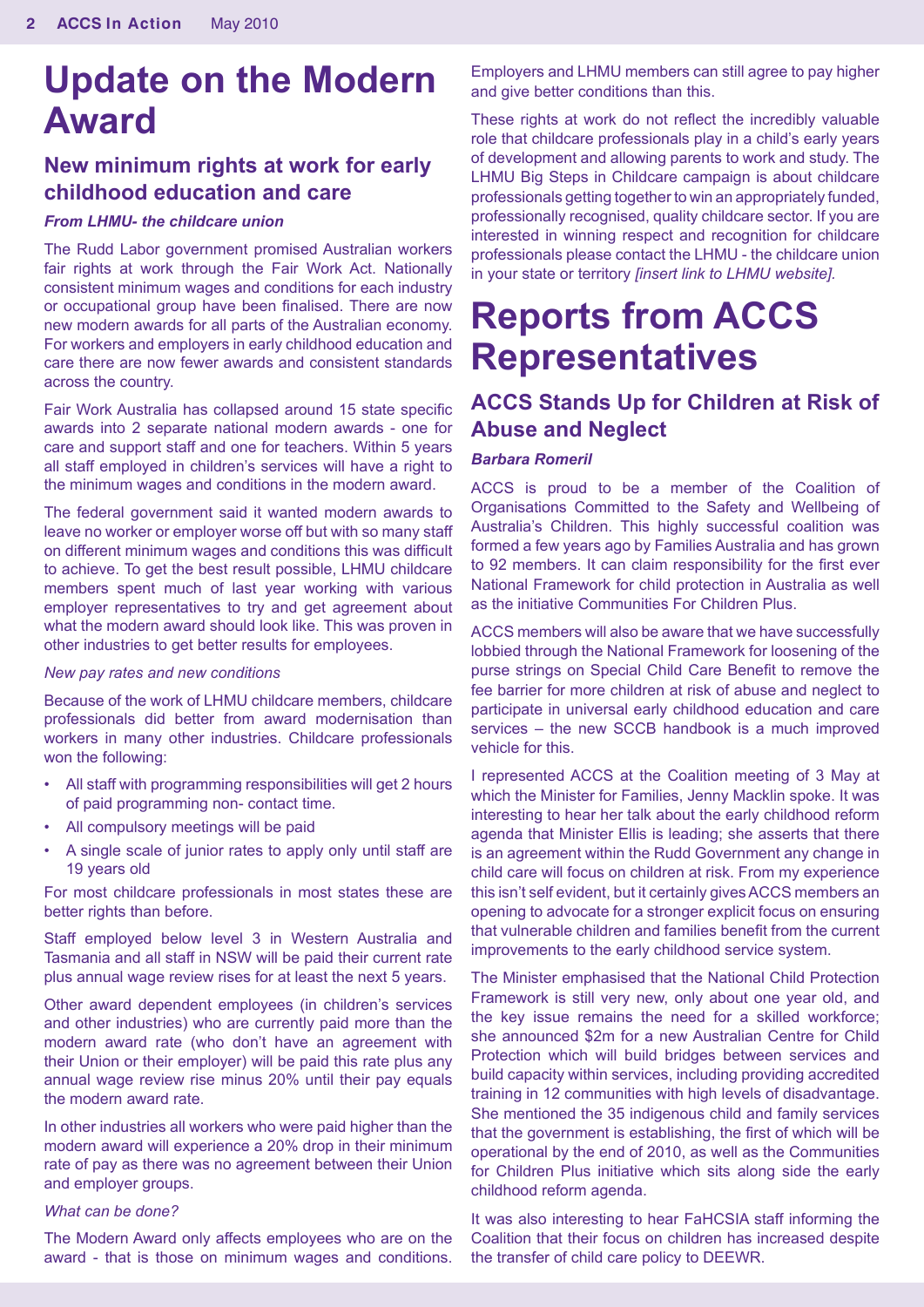# **National Quality Framework Stakeholder Reference Group**

#### *Prue Warrilow, National Convenor*

I attended the first of the Stakeholder Reference Group meetings for the National Quality Framework (NQF) on 31 March. You can find the DEEWR Powerpoint presentation to this meeting on the ACCS website www.ausccs.org.au This group has been tasked with:

- looking at implementation issues for the NQF;
- be one of the points of consultation during transition and implementation (there will be other opportunities for consultation throughout the process); and
- provide feedback to the DEEWR working group.

As you know the NFQ will have 7 quality areas, a new rating system, streamlined licensing and accreditation; and have a new national body. It will apply to long day care, Family Day Care, out of school hours services **and preschools**. No budget based services are included – this means that Multi-functional Aboriginal services (MACS), mobiles and occasional care services are excluded. And while DEEWR has indicated that they will be consulted after this initial implementation, I think this is a disappointing outcome as they do not get to inform the NQF from its inception. The important planning that may need to occur to support these budget based services, such as looking at recruitment and retention, and getting access to suitable training and resourcing needs to be built in from the beginning.

The first meeting was an overview of the COAG decision, identification of key milestones, transition discussions, some legislative considerations, operation and communication updates.

Key milestones are as follows.

- COAG announcement 7 Dec 2009.
- Development of joint State/Territory/NCVAC strategies for quality assurance and licensing during the transition period – Feb-May 2010.
- Commence testing new assessment process with around 20 services of different type, location etc – from July 2010.
- Commence assessment from July 2010.
- Legislation developed winter/spring 2010.
- All legislation passed mid 2011.
- Preparation for NCAC handover to new national body from late 2011.
- New system commences and new national body fully operational – 1 Jan 2012.

As these meetings progress I'll keep you informed about what's happening. You should also be kept up to date with what is happening in each State/Territory through their consultation groups.

### **When 1:4 is not 1:4**

Child:staff ratios are an important part of the NQF, and the COAG announcement in December 2009 of a minimum of 1 staff member for 4 children aged from birth to less than 2 years was a step in the right direction to improve quality outcomes for babies. But on closer reading of the *National Partnership Agreement on the National Quality Agenda* 

*for Early Childhood Education and Care, National Quality Standard*, p. 24 it is possible for a long day care service that operates with family grouping to have a ratio of 1:7 with a mixed age group that includes up to 2 children aged from birth to less than 2 years. The Ready Reckoner provides for the following "Proportion of education required (based on ratio".

| Age of child             | Ratio under<br>national<br>standard | Number of<br>children in<br>group | Proportion<br>of educator<br>required |
|--------------------------|-------------------------------------|-----------------------------------|---------------------------------------|
| Birth to 24<br>months    | 1 to 4                              | 2                                 | 50%                                   |
| 3 years to<br>school age | 1 to 11                             | 5                                 | 45%                                   |
|                          | total                               |                                   | 95%                                   |

This is worse than what we have now! I have this image of all these centres suddenly changing to family grouping and employing less staff!

I raised this issue at the NQF Stakeholder meeting and was advised by DEEWR that this was part of the COAG agreement and could not be changed. DEEWR had envisaged that this would only occur at the beginning and end of the day in long day care when it is usual practice to have all children grouped together as there are less children on the premises. Early morning and later afternoon many centres only have two staff rostered on – so if one of the 7 children has an accident, needs their nappy changed, a bottle – anything that may require a staff member to leave the room for some time - 1 staff member is left in a room with 6 children that could include 2 babies and there is no one else on the premises to assist!!! So 1:4 is not actually 1:4.

When ACCS advocated for a better child:staff ratio for babies we wanted this ratio for any group of children that included babies. Not just part of the time, but all of the time. The current NSW regulation has a clause that deals with mixed age groups where the ratio of the youngest child in the mixed group applies to the whole group. This means that if the mixed group includes babies then the 1:4 ratio applies to the whole group.

ACCS will be asking you all for more information on this issue. We need to be taking action around this immediately as it forms part of the NQF that is under development.

### **National Children's Services Forum**

### *Barbara Romeril, National Secretary*

At the March meeting of the National Children's Services Forum the Department of Education Employment and Workplace Relations took the opportunity to conduct two indepth discussions with the national peak bodies for children's services. This was a highly effective means of dedicating sufficient time to the many key issues and initiatives for children at the present time.

Firstly we met with the Director of the Office for Early Childhood Education and Child Care and his senior staff to discuss the National Quality Agenda, the new National Standards and rating system and the implementation of the EYLF.

The new national quality agency will have similar functions to the NCAC and the intention is to employ NCAC staff where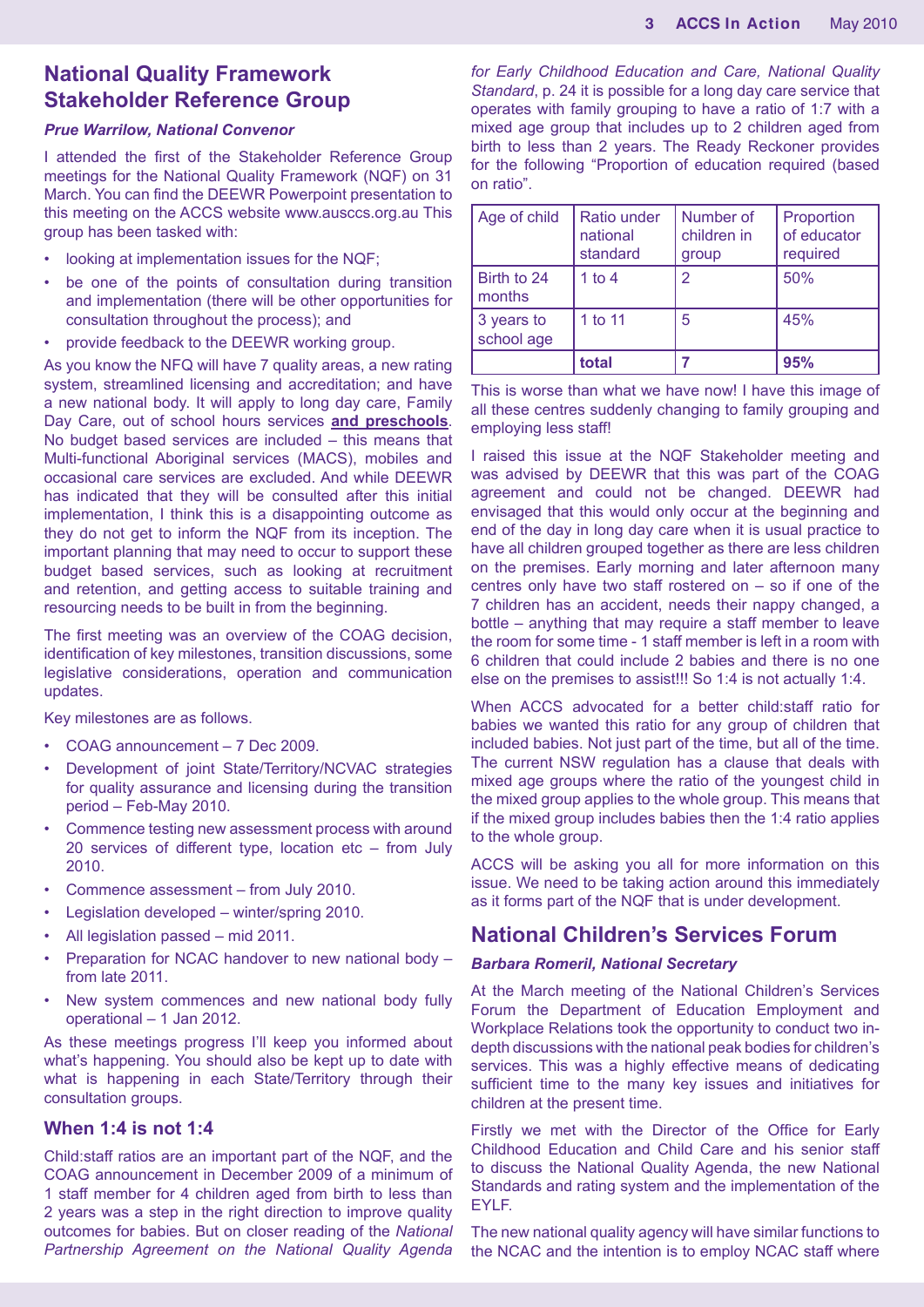appropriate. When asked how the sector can influence the new agency we were informed that the Board of will have 13 members appointed by state and territory governments and the Commonwealth; this board can choose to set up advisory structures.

We were also informed that the new legislation will be a high level heads of agreement and the detail of the new standards will be in the regulations that come next, due by the end of 2010.

The new quality system will be rolled out progressively from July 2010 – where possible services will be assessed against the new National Standards and give some kind of rating but participation in this trial will be voluntary. The Stakeholder Reference Group for transition and implementation of the NQF (see elsewhere in this newsletter for a report from ACCS rep) is one key way for the sector to influence the new system; DEEWR is happy to organise focus groups and other mechanisms for sector input. NCSF has offered to facilitate participation by sector representatives.

A national register of courses recognised as qualifications will be developed: DEEWR expects that this will include recognition of exemplary courses and that the children's services sector would demand this.

DEEWR appears to be quietly optimistic about meeting the challenge of developing sufficient labour supply to meet the new standards; the historical trend is for the children's services workforce to grow faster than other sectors so 'we can't conclude that it can't be done'. A workforce strategy will go to COAG for approval later in 2010.

The NCSF members are concerned about the exclusion of budget based services from the NQF and at our next meeting in August we will have an in-depth discussion about this with DEEWR.

The second DEEWR consultation at the NCSF was with Anthony Parsons, of the Early Childhood Programs Group; as usual he presented some controversial discussion points about the Child Care Management System and the MyChild website. All CCMS software providers will be required to reregister their products to meet the updated specifications and where a software provider decides not to re-register DEEWR will facilitate transfer of child care services to a new package.

A new secure website for child care services is available through MyChild and it will be strengthened in June.

And good news – legislation will pass soon to change the requirement for 4 weekly statements to 'no less than quarterly'.

**Don't forget that all ACCS members are entitled to a 15% discount on all purchases from Educational Experience. And ACCS receives a commission on every purchase to support it's work of advocating nationally for the right of Australia's children to access quality, not for profit, community children's services Phone your order through to Free Call 1800 025 270**

# **Keeping an Eye on Corporate Child Care**

# **Groves set to explain ABC collapse to court**

#### *Liam Walsh, The Courier-Mail 15 Feb 2010*

The whole board of ABC Learning Centres and Eddy Groves's brother-in-law have been issued summons for a courtroom examination into the childcare operator's collapse.

The names - including ex-ABC chairwoman Sallyanne Atkinson - were among a list in an Federal Court order published this month.

Brisbane-based ABC Learning Centres went into receivership in November 2008, and administrators Ferrier Hodgson have since December last year run a public examination into the company's collapse. The next hearings are due to take place in March and April.

Mr Groves and his co-founder and ex-wife Le Neve Groves, and former director Bill Bessemer, an ex-chairman of the once ABC-aligned stockbroker Austock, will be called.

Matthew Horton, who heads the revamped entity after it was bought out by a non-profit consortium, has also been named. He had been ABC's company secretary and general counsel, and became a director in the operator's dying days.

Mr Groves's brother-in-law Frank Zullo, whose maintenance company won over \$100 million in contracts with ABC, has been summonsed...

Other details from the seven ABC employees who were quizzed last year included anecdotes of tax authorities phoning ABC staff about unpaid bills and accounting systems being ad hoc...

### **ABC Learning 'reliant' on debt to cover cash shortfalls**

#### *Danny John, Sydney Morning Herald, March 19, 2010*

The failed childcare operator ABC Learning almost certainly became insolvent in the first half of 2008, about six months before the directors appointed administrators to take control of the company, creditors have been told.

According to financial statements prepared by the administrators Ferrier Hodgson, the company went from a positive cash flow of \$207 million from its operating activities in its 2007 full year accounts to a deficit of almost \$20 million in the first half of 2008...

Mr Groves, who quit as chief executive in September 2008, has since lodged a claim that he is owed \$3.3 million by the company...

Ferrier moved into ABC Learning on November 6 2008, days after its board concluded the company had insufficient cash to pay its debts. Its banks, owed nearly \$1 billion, called in receivers immediately.

Ferrier put down ABC's failure to a combination of factors including:

''Inadequate focus'' on day-to-day practices and results of operations;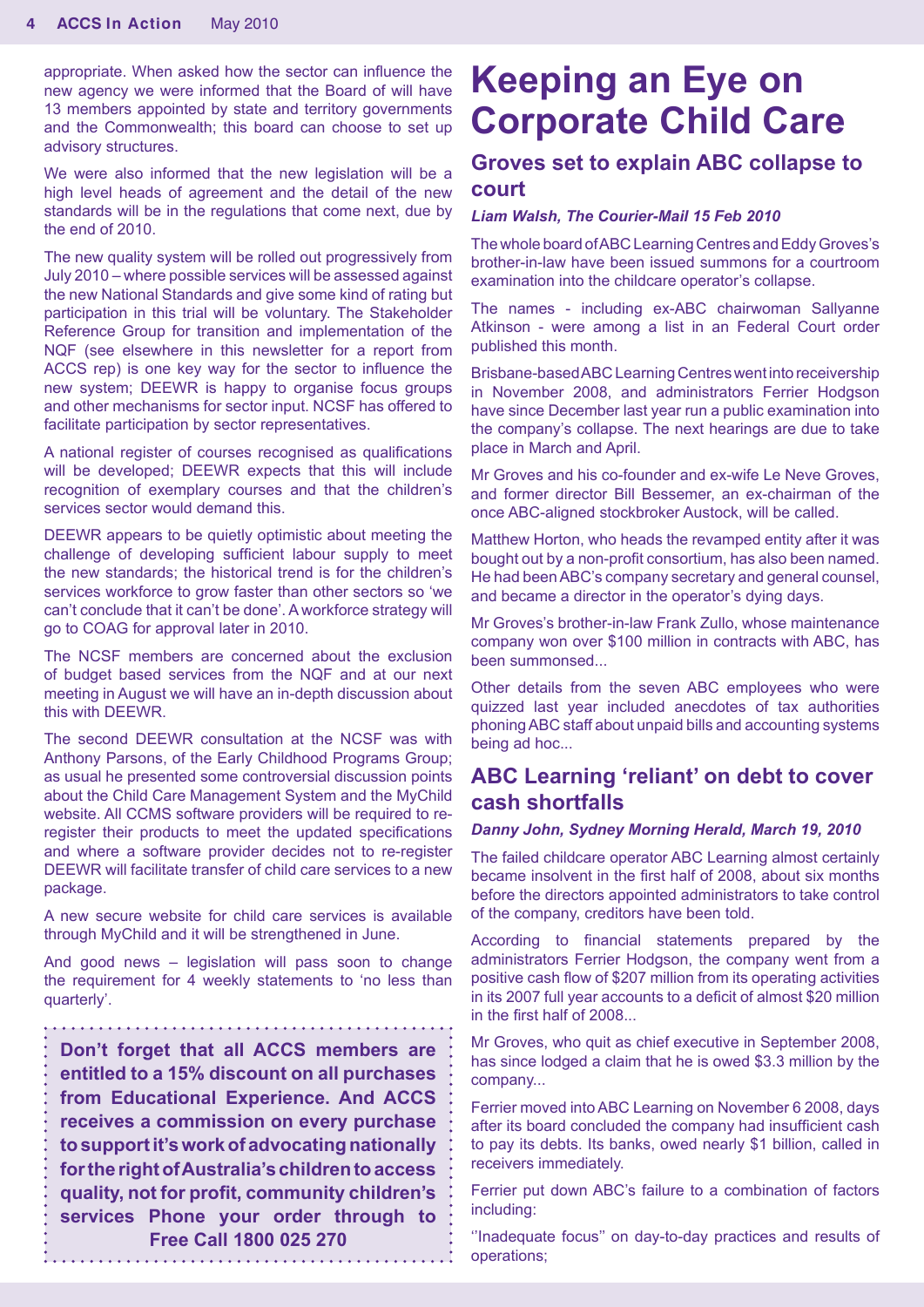Lack of strategy to integrate businesses it bought over seven years;

A dependency on compensation payments, liquidated damages and fee guarantees from developers to provide revenue;

Too high a reliance on debt to fund acquisitions and to support a shortfall of cash from operations.

The administrator Greg Moloney said the company's business model became ''unsustainable''. ABC's former directors and management are under examination to help determine the detailed causes of the company's failure.

Creditors will be asked next week to decide whether to wind up the company and appoint a liquidator to consider claims of insolvent trading, breaches of directors' and auditors' duties, uncommercial transactions and unreasonable director-related deals.

### **45-day reprieve for ABC Learning administrators**

#### *Darren Cartwright, Sydney Morning Herald, 27 March 2010*

Creditors have given administrators and receivers of ABC Learning a 45-day window to finalise the transfer of leases to not-for-profit venture GoodStart.

In a meeting in Brisbane yesterday that lasted less than 10 minutes, creditors agreed to a motion backed by receivers McGrathNicol and administrators Ferrier Hodgson to adjourn for 45 days a meeting convened to wind up the childcare giant.

Administrator Greg Moloney said the adjournment would give the receivers more time to "finalise the overall transaction".

He said getting landlords' approval for the transfer of about 550 outstanding leases would be the major issue to be sorted out in that period...

Receivers are negotiating with Austock and Orchard, which collectively own more than half the centres, to sign over leases to not-for-profit venture GoodStart...

There are 678 ABC Learning centres, however, the bulk of the leases have not yet been signed over to GoodStart.

Childcare workers' union spokeswoman Sue Lines said until the landlords signed over the outstanding leases, jobs and the future of the centres remain in doubt.

"It's time for the landlords to drop whatever their issues are and get on with the job," she said.

"If there was a push to liquidate that would put at risk workers' jobs.

"There's only a hundred-odd landlords that have signed over and if Austock and Orchard sign over, which is what we expect, it should be alright and the others should follow suit."...

### **That sinking feeling**

#### *Colin Kruger, Sydney Morning Herald, 1 May, 2010*

The marathon autopsy of ABC Learning is over, as might be many high-profile reputations associated with the collapse...

Nothing spells corporate disaster quite like a \$100,000 kitchen sink. The sink in question was no different to the many others installed in the thousand-odd ABC Learning childcare centres across Australia, but its price tag saw it plucked from obscurity during the marathon public examination into the childcare operator's collapse... How do you spend \$100,000 on a sink?

It was one of many peculiar practices brought to the attention of the Federal Court hearing into the collapse.

An ABC contractor, Queensland Maintenance Services Ltd, would overcharge on capital items such as the sink and undercharge on cleaning expenses. The understated expenses would, of course, overstate earnings, while the inflated capital expense would overstate one of the few tangible assets propping up ABC's balance sheet.

All of this was allegedly conducted at ABC's insistence, or, more specifically that of its founder, Eddy Groves.

It was one of many not-so-subtle ways that ABC's financial facade was massaged into shape.

**Want to build strong, positive relationships with your families and support their parenting? Early Childhood Australia's Everyday Learning Series was developed by early childhood experts specifically to provide information to parents. When ordering the Everyday Learning Services tell Early Childhood Australia that you are a member of ACCS. For every purchase, 2% of the value of the sale will be given to ACCS to support its work of advocating nationally for the right of Australia's children to access quality not for profit, community children's services.**

**To find out more information about the Everyday Learning Series, or to obtain a subscription for your families visit: http://www.earlychildhoodaustralia.org.au/** everyday learning series/special offer for services.html.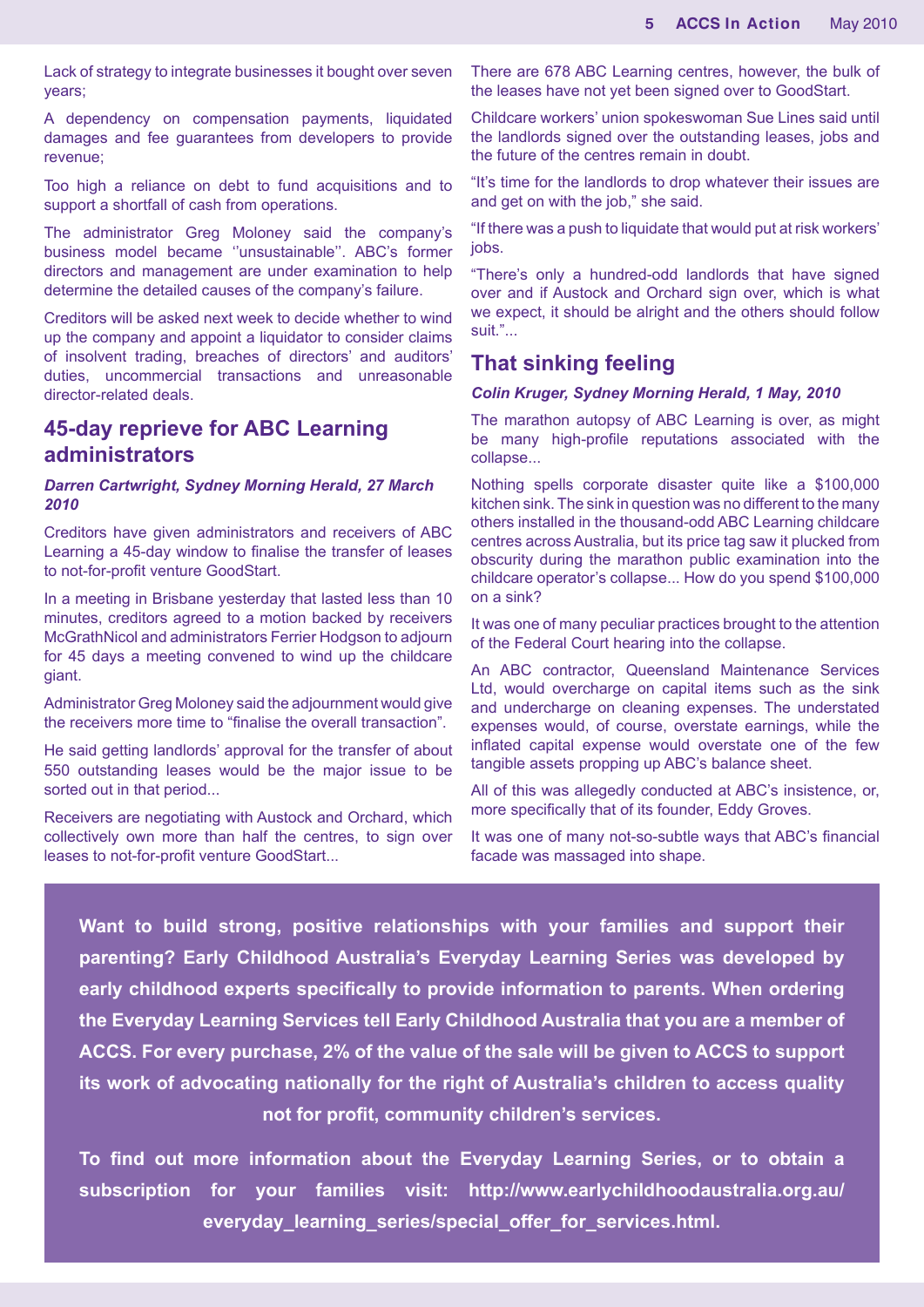The more controversial developer payments made to ABC was another. According to the ABC chairman, David Ryan, this facade remained intact until Groves was ejected from the company at the end of September, 2008. It then collapsed, to reveal - much to everyone's surprise - a company that administrators now believe may have been insolvent for many months.

This is the story that ABC's banks, and board members, no doubt hope will be accepted as the corporate regulator, and ABC's administrators, decide who will have the proverbial kitchen sink thrown at them over the mess...

(I)f ABC is put into liquidation next month, as expected, potential legal action against its banks, auditors, and directors is among the only potential assets the liquidator can hope for unsecured creditors.

The Australian Securities and Investments Commission, for its part, may be conscious that it has little to show so far from a raft of corporate collapses, and one shaggy blond scalp may not be enough.

As for the pied piper who allegedly lead this blue-chip corporate army on a merry dance, Groves insists he was just an entrepreneur who relied on expert advice which ultimately failed him. It is a point he emphasised in an interview soon after appearing before the court earlier this month.

''I never claimed to be a corporate guru or corporate governance expert or a finance expert. The opportunities presented themselves, and I followed that dream and passion,'' he told *The Australian*.

For Ryan, who was head-hunted to ABC's board precisely because of his corporate and financial expertise, there is no such excuse. Especially since he chaired the audit committee which oversaw the financial reports that were still being restated when ABC collapsed.

But Ryan has his story too. Apparently there were two ABCs. One was behind the facade. It was a ''broken'' business model, as Ryan describes it, reliant on a high-volume pipeline of centres developed with closely related parties which became corrupted over time.

In interviews with regulators, Ryan says he later found out payments to developers exceeded what the board was told, as were the prices ABC paid for the centres.

The second ABC, the childcare fantasy that the directors were aware of, was a far healthier operation which needed to sell assets and de-leverage to appease the market gods in the wake of the global financial crisis.

But amid the hazy recollections regurgitated over four weeks of examinations, enough evidence emerged that alarming information was making its way past Groves and to the other members of ABC's board.

In the early weeks of the examination, ABC underlings described a company being run with a wild abandon that would not have been tolerated in its childcare centres.

All roads lead to Groves, who was depicted as the only one who actually knew how the business worked - or, as it was later proven, didn't work.

Cash constraints were apparent as early as April 2008 with creditor bills going past their due date. This included tax payments which opened ABC to the prospect of audits,

''which is the last thing we need'', as ABC's acting finance chief, John Gadsby, told Groves by email in mid-May.

Groves denies there were any cash constraints and says he didn't think the late tax payments were ''an extreme situation''.

Ryan was also included in on the email and obviously disagreed. ''I agree, John, it's a real worry,'' said Ryan, who directed Groves to make the payment. It may not have escaped Ryan's attention that ASIC regards overdue taxes as an indication that a company is at risk of insolvency.

What the banks were aware of at this stage is literally the billion-dollar question, given the syndicate - dominated by Australia's big four - received security over the entire childcare business from ABC's board in June that year. They also insisted the agreement include the direction of hundreds of millions of dollars from the asset sales to pay back debt the banks had raised for ABC just six months earlier.

The administrators are expected to attempt to overturn the transaction if ABC is put into liquidation, and may also seek the return of the loan repayments.

For the board itself, the awarding of security is one of many deals they approved during that tumultuous year that are under a cloud as questions are raised about when exactly ABC was insolvent and who knew exactly how much trouble it was in, and when. The who, what and when could determine whether certain directors face criminal charges, and personal liability for company debts...

# **The impact of ABC Learning's collapse is still being felt in the child care sector in Australia...**

# **Gillard blames ABC Learning collapse for broken childcare promises**

### *ABC Online Feb 19, 2010*

Deputy Prime Minister Julia Gillard says the collapse of ABC Learning Centres was to blame for the Federal Government breaking its promise to build 260 childcare centres at schools.

During the election campaign Labor said the centres would help end the "double drop-off" for parents taking different aged children to various places.

Ms Gillard says the Government is building 38 childcare centres at schools.

But she has told Channel Nine the Government has not built the other 222 centres because of the unexpected change in the childcare market.

"We didn't anticipate in 2007 that we would be a government that saw Australia's biggest childcare provider start banging its doors shut with parents on the other side of the doors, and we've managed our way through that," she said.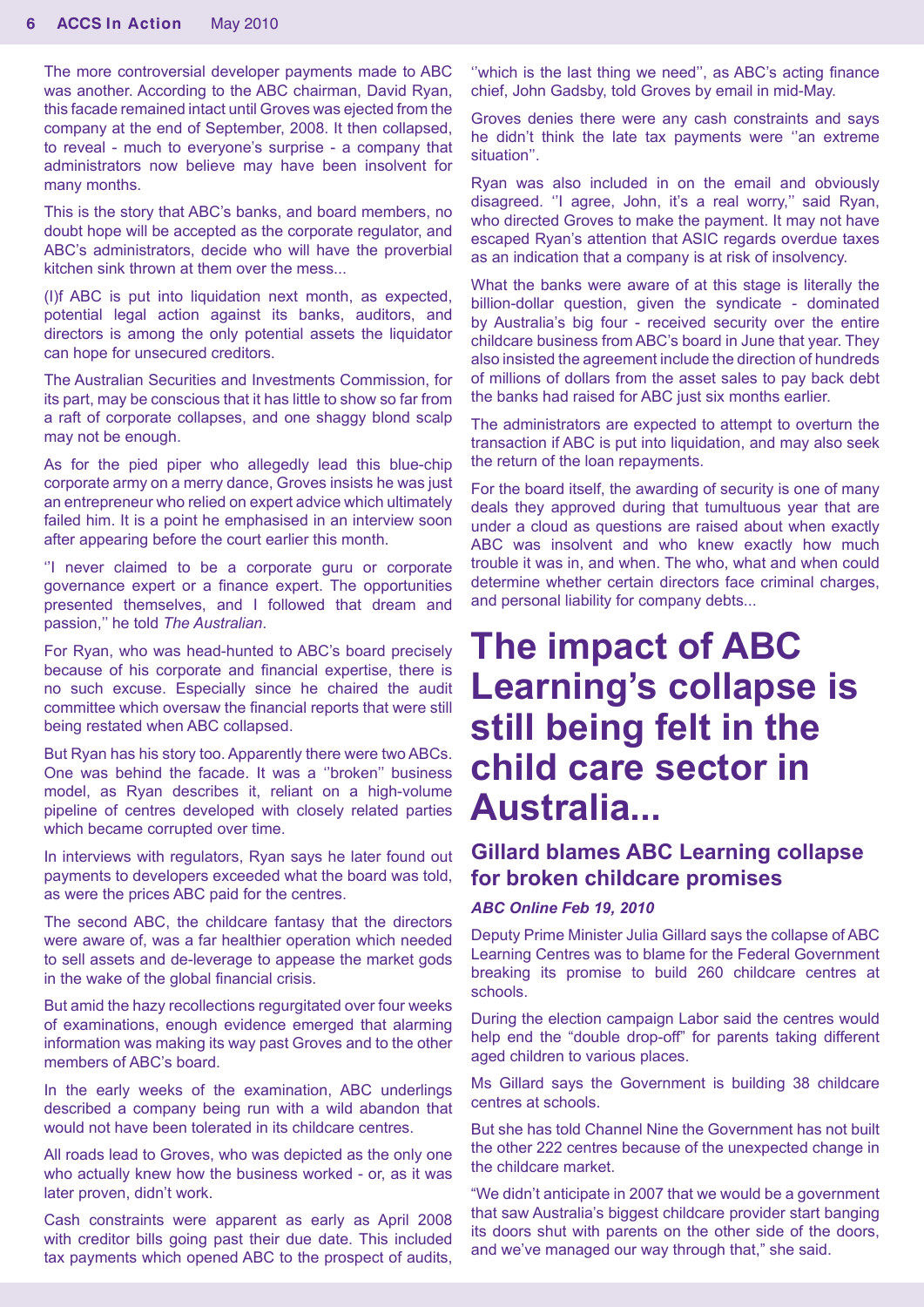# **And in New Zealand...**

### **ABC centres to stay open until sold**

### *Catherine Harris - The Dominion Post 22 Feb 2010*

Childcare company ABC Learning Centres will be kept running till a suitable buyer is found, its Australian parent firm's receiver says.

Chris Cowan of McGrathNicol said talks with a prospective buyer had fallen through but the business was trading profitably and starting a "significant" upgrade of its centres.

"We are looking to improve the business performance and to obviously ensure that there's a smooth transition to a new buyer," he said.

"We are 30 per cent up on last year's figures so it's an extremely viable business."

About \$5.3m had been invested in the company's 127 centres during 2009 and it was on track to invest another \$4m during 2010.

Mr Cowan said no profits were going towards the failed ABC business in Australia, though it still remained the shareholder

ABC Learning Centres NZ cares for 8000 children and also runs the New Zealand College of Early Childhood Education.

# **Australian Community Children's Services – Advocating nationally for the right of Australia's children to access quality, not for profit, community children's services**

# **ACCS Branch Reports**

### **New South Wales Branch Report**

The NSW Branch has been pouring lots of energy into organising the 2010 ACCS National conference. Many wonderful speakers have agreed to speak for free. ACCS NSW was pleased with its successful application to DEEWR for conference funding.

A decision was made to trade as ACCS NSW, so what was formerly NACBCS NSW now has an official new name: Australian Community Children's Services NSW (ACCS NSW)

ACCS NSW is pleased that State and Federal Reference groups have been set up for National Quality Framework. Although ACCS has representation on the national group whose first meeting was at the end of March, ACCS NSW does not have a representative in the NSW Group which has discussed amendments to NSW Children's Services Regulation.

NSW Family Day Care Association is running a campaign to change the COAG National Quality Standards decision to reduce the numbers of under school aged children a family day carer can care for from 5 to 4. Anita Jovanovski (CEO NSWFDCA) addressed the last ACCS NSW meeting and explained that this will reduce the number of children who can access FDC by 20%, reduce carer's incomes by 20% and reduce network funding to co-ordination units by 20%. ACCS NSW decided to give support around maintaining network funding.

There are still a lot of concerns about the new child protection system in NSW Keep Them Safe (KTS). Several people from ACCS NSW attended training for peak organisations run by TAFE. Concerns include lack of suitability of the Mandatory Reporter Guide online tool for FDC Carers and services without computer access, possible reduction in reporting from children's services, reports of NCAC expecting services to have KTS-compliant policies in place, lack of notice of training for children's services (75 sessions to be rolled out from March), unsuitability of training of sector by TAFE and presumption that peaks will now help train the sector because of attendance at the training day for peaks.

People are still concerned about State licence fees for children's services (between \$700 and \$1100 per annum) and concerned about value for money! Invoices being sent from Community Services do not look like invoices and services are not realising that these are invoices.

Some worrying new information to light on the National Quality Framework via: www.deewr.gov.au/EarlyChildhood/ Policy\_Agenda/Quality/Documents/NQSStandardChildEdu. pdf

- In mixed age groups ratios could mean that 1 worker is responsible for up to 7 children including 5 preschoolers, 1 toddler and 1 baby
- Under 18 year old staff can now be counted as primary contact staff
- Group sizes can be 3 times ratio size eg–group size of 12 for babies, toddlers group size